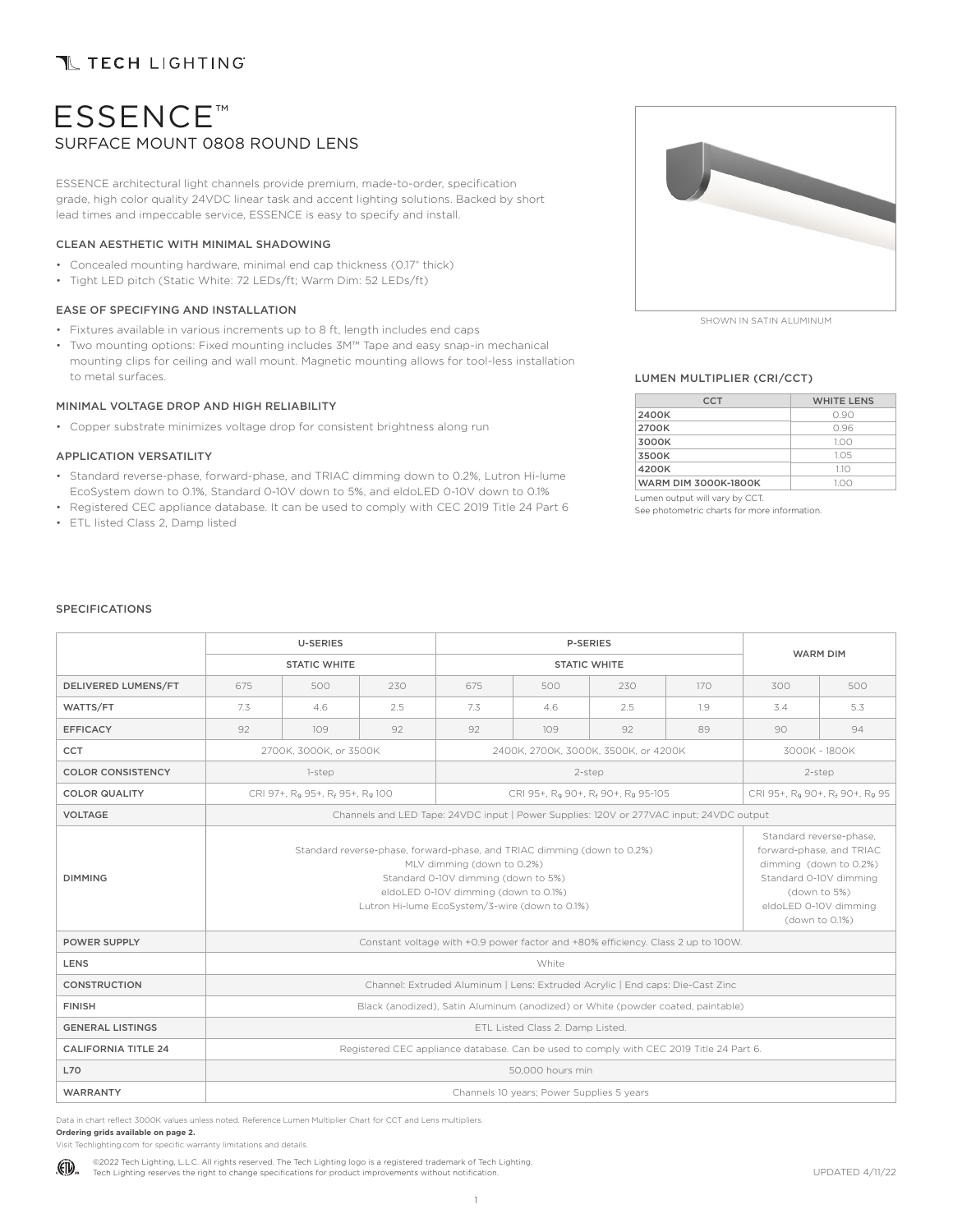### ORDERING GRIDS

### SURFACE MOUNT 0808 ROUND LENS U-SERIES STATIC WHITE

(1-STEP)

| PRODUCT                   |                                                                         | NOMINAL LENGTH<br>IN INCHES               | OUTPUT/FT                                    | CRI/CCT                                                     | LENS    | <b>FINISH</b>                                                    | MOUNTING                            | <b>POWER</b><br>FEED TYPE | POWER FEED<br>POSITION | <b>ASSEMBLY</b>               |
|---------------------------|-------------------------------------------------------------------------|-------------------------------------------|----------------------------------------------|-------------------------------------------------------------|---------|------------------------------------------------------------------|-------------------------------------|---------------------------|------------------------|-------------------------------|
| <b>ESSFO8O8RU ESSENCE</b> | SURFACE MOUNT<br>$0.8"$ W X $0.8"$ H<br>ROUND LENS<br>U-SERIES (1-STEP) | $6 - 96$<br>(SEE OVERALL<br>LENGTH CHART) | 23 230 LM/FT<br>50 500 LM/FT<br>67 675 LM/FT | 927 97 CRI. 2700K<br>930 97 CRI. 3000K<br>935 97 CRI. 3500K | W WHITE | <b>B</b> BLACK<br>A SATIN ALUMINUM<br><b>W</b> WHITE (PAINTABLE) | <b>F</b> FIXED<br><b>G</b> MAGNETIC | 1 1 FFFD<br>2 2 FEEDS     | <b>B</b> BACK<br>E FND | <b>F</b> FACTORY<br>ASSEMBLED |
| ESSF0808RU                |                                                                         |                                           |                                              |                                                             | W       |                                                                  |                                     |                           |                        |                               |

### SURFACE MOUNT 0808 ROUND LENS P-SERIES STATIC WHITE

(2-STEP)

| PRODUCT                   |                                                                   | NOMINAL LENGTH<br>IN INCHES               | OUTPUT/FT                                                    | CRI/CCT                                                                                                         | LENS | <b>FINISH</b>                                                    | <b>MOUNTING</b>              | <b>POWER</b><br>FEED TYPE | POWER FEED<br>POSITION | ASSEMBLY                      |
|---------------------------|-------------------------------------------------------------------|-------------------------------------------|--------------------------------------------------------------|-----------------------------------------------------------------------------------------------------------------|------|------------------------------------------------------------------|------------------------------|---------------------------|------------------------|-------------------------------|
| <b>ESSFO8O8RP ESSENCE</b> | SURFACE MOUNT<br>0.8"W X 0.8"H<br>ROUND LENS<br>P-SERIES (2-STEP) | $6 - 96$<br>(SEE OVERALL<br>LENGTH CHART) | 17 170 LM/FT<br>23 230 LM/FT<br>50 500 LM/FT<br>67 675 LM/FT | 924 95 CRI. 2400K1 W WHITE<br>927 95 CRI. 2700K<br>930 95 CRI. 3000K<br>935 95 CRI. 3500K<br>942 95 CRI. 4200K2 |      | <b>B</b> BLACK<br>A SATIN ALUMINUM<br><b>W</b> WHITE (PAINTABLE) | F FIXED<br><b>G</b> MAGNETIC | 1 1 FEED<br>2 2 FEEDS     | <b>B</b> BACK<br>E END | <b>F</b> FACTORY<br>ASSEMBLED |
| ESSF0808RP                |                                                                   |                                           |                                                              |                                                                                                                 | W    |                                                                  |                              |                           |                        |                               |

1924 - 170 and 230 lm/ft only.

2942 - Not available 170 lm/ft.

### SURFACE MOUNT 0808 ROUND LENS WARM DIM

(2-STEP)

| PRODUCT                   |                                              | LENGTH<br>IN INCHES                       | OUTPUT/FT                    | CRI/CCT                                 | LENS    | <b>FINISH</b>                                                    | MOUNTING                            | <b>POWER</b><br>FEED TYPE | POWER FEED<br>POSITION | <b>ASSEMBLY</b>               |
|---------------------------|----------------------------------------------|-------------------------------------------|------------------------------|-----------------------------------------|---------|------------------------------------------------------------------|-------------------------------------|---------------------------|------------------------|-------------------------------|
| <b>ESSFO8O8RD ESSENCE</b> | SURFACE MOUNT<br>0.8"W X 0.8"H<br>ROUND LENS | $6 - 96$<br>(SEE OVERALL<br>LENGTH CHART) | 30 300 LM/FT<br>50 500 LM/FT | 9W31 95 CRI.<br>WARM DIM<br>3000K-1800K | W WHITE | <b>B</b> BLACK<br>A SATIN ALUMINUM<br><b>W</b> WHITE (PAINTABLE) | <b>F</b> FIXED<br><b>G</b> MAGNETIC | I 1 FFFD<br>2 2 FEEDS     | <b>B</b> BACK<br>E END | <b>F</b> FACTORY<br>ASSEMBLED |
| ESSF0808RD                |                                              |                                           |                              | 9W31                                    | W       |                                                                  |                                     |                           |                        |                               |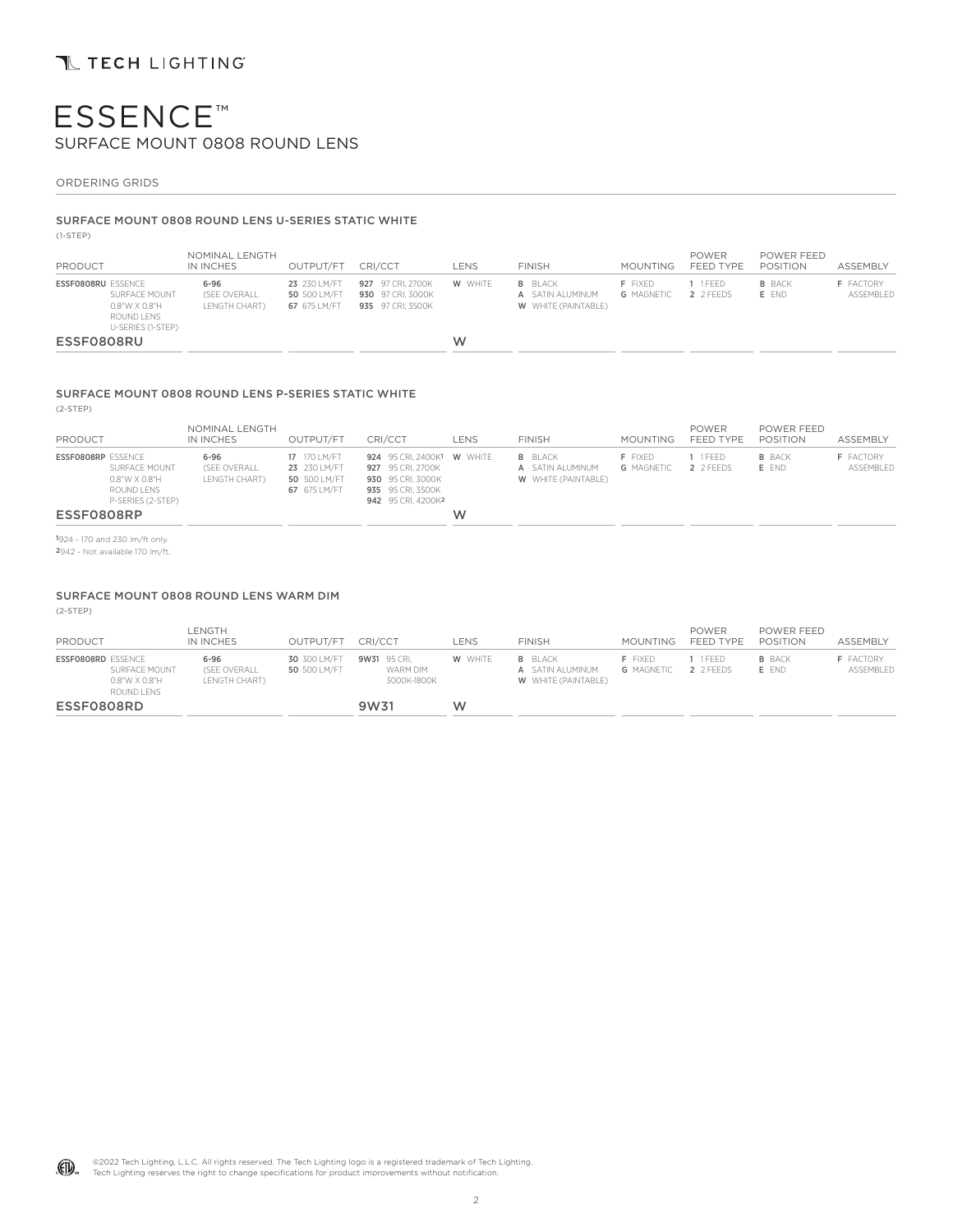### LENGTH CHARTS: FACTORY-ASSEMBLED

### OVERALL LENGTH CHART FOR STATIC WHITE

When ordering for Surface Mount 0808 Round Static White, refer to the chart below to identify the Nominal Length referenced in the item number.

| NOMINAL<br>LENGTH | ACTUAL<br>LENGTH<br>END FEED | ACTUAL<br>LENGTH<br><b>BACK FEED</b> | NOMINAL<br>LENGTH | ACTUAL<br>LENGTH<br>END FEED | <b>ACTUAL</b><br>LENGTH<br><b>BACK FEED</b> | NOMINAL<br>LENGTH | ACTUAL<br>LENGTH<br>END FEED | ACTUAL<br>LENGTH<br><b>BACK FEED</b> | NOMINAL<br>LENGTH | ACTUAL<br>LENGTH<br>END FEED | ACTUAL<br>LENGTH<br><b>BACK FEED</b> | NOMINAL<br>LENGTH | ACTUAL<br>LENGTH<br>END FEED | ACTUAL<br>LENGTH<br><b>BACK FEED</b> |
|-------------------|------------------------------|--------------------------------------|-------------------|------------------------------|---------------------------------------------|-------------------|------------------------------|--------------------------------------|-------------------|------------------------------|--------------------------------------|-------------------|------------------------------|--------------------------------------|
| 6                 | $5 - 7/8"$                   | $\sim$                               | 25                | $24 - 1/4$ "                 | $24 - 3/4"$                                 | 44                | 43-15/16"                    | $43 - 1/8"$                          | 63                | $62 - 3/8"$                  | 62-13/16"                            | 82                | $\sim$                       | $81 - 3/16"$                         |
|                   | $\sim$                       | $6 - 5/16"$                          | 26                | 25-9/16"                     | $\sim$                                      | 45                | $\sim$                       | 44-7/16"                             | 64                | 63-11/16"                    | $\sim$                               | 83                | $82 - 1/16"$                 | $82 - 1/2"$                          |
| 8                 | 7-3/16"                      | $7 - 5/8"$                           | 27                | $26 - 7/8"$                  | $26 - 1/16"$                                | 46                | $45 - 1/4$ "                 | $45 - 3/4"$                          | 65                | 65"                          | $64 - 1/8"$                          | 84                | $83 - 3/8"$                  | 83-13/16"                            |
| 9                 | $8 - 1/2$ "                  | $8-15/16"$                           | 28                | $\sim$ $-$                   | $27 - 3/8"$                                 | 47                | $46 - 5/8$ "                 | $\sim$                               | 66                | $\sim$                       | 65-7/16"                             | 85                | 84-11/16"                    | $\sim$                               |
| 10 <sup>°</sup>   | $9 - 13 / 16"$               | $\sim$                               | 29                | 28-3/16"                     | 28-11/16"                                   | 48                | 47-15/16"                    | $47 - 1/16"$                         | 67                | $66 - 5/16"$                 | $66 - 3/4"$                          | 86                | 86"                          | $85 - 1/8"$                          |
| 11                | $\alpha$ , $\alpha$          | $10 - 1/4"$                          | 30                | $29 - 1/2$ "                 | 30"                                         | 49                | $\sim 100$                   | $48 - 3/8"$                          | 68                | $67 - 5/8$ "                 | $\sim$ $\sim$                        | 87                | $\sim$                       | 86-7/16"                             |
| 12                | $11-1/8"$                    | $11 - 9/16"$                         | 31                | 30-13/16"                    | $\sim$                                      | 50                | $49 - 1/4"$                  | 49-11/16"                            | 69                | 68-15/16"                    | $68 - 1/16"$                         | 88                | $87 - 5/16"$                 | 87-13/16"                            |
| 13                | $12 - 7/16"$                 | $12 - 7/8"$                          | 32                | $\sim 10^{-1}$               | $31 - 5/16"$                                | 51                | $50 - 9/16"$                 | 51"                                  | 70                | $\sim$ $-$                   | $69 - 3/8"$                          | 89                | $88 - 5/8$ "                 | $\sim$                               |
| 14                | $13 - 3/4"$                  | $\sim$                               | 33                | 32-1/8"                      | $32 - 5/8"$                                 | 52                | $51 - 7/8$ "                 | $\sim$                               | 71                | 70-1/4"                      | 70-11/16"                            | 90                | 89-15/16"                    | $89 - 1/8"$                          |
| 15                | $\sim$ $-$                   | $14 - 3/16"$                         | 34                | 33-7/16"                     | 33-15/16"                                   | 53                | $\sim$                       | $52 - 5/16"$                         | 72                | 71-9/16"                     | 72"                                  | 91                | $\sim$                       | 90-7/16"                             |
| 16                | $15 - 1/16"$                 | $15-1/2"$                            | 35                | $34 - 3/4"$                  | $\sim$ $-$                                  | 54                | 53-3/16"                     | $53 - 5/8"$                          | 73                | 72-7/8"                      | $\sim$                               | 92                | $91-1/4"$                    | $91 - 3/4"$                          |
| 17                | $16 - 3/8"$                  | 16-13/16"                            | 36                | $\sim$ $-$                   | 35-1/4"                                     | 55                | $54 - 1/2$ "                 | 54-15/16"                            | 74                | $\sim$ 100 $\pm$             | 73-5/16"                             | 93                | 92-9/16"                     | $\sim$                               |
| 18                | 17-11/16"                    | $\sim$                               | 37                | 36-1/16"                     | 36-9/16"                                    | 56                | 55-13/16"                    | $\sim 10^{-10}$                      | 75                | 74-3/16"                     | 74-5/8"                              | 94                | $93 - 7/8"$                  | $93-1/16"$                           |
| 19                | 19"                          | $18 - 1/8"$                          | 38                | $37 - 3/8"$                  | 37-7/8"                                     | 57                | $\sim 100$                   | $56 - 1/4"$                          | 76                | $75 - 1/2"$                  | 75-15/16"                            | 95                | $\sim$                       | $94 - 3/8"$                          |
| 20                | $\sim$                       | $19 - 1/2$ "                         | 39                | 38-11/16"                    | $\sim$ $-$                                  | 58                | $57 - 1/8$ "                 | 57-9/16"                             | 77                | 76-13/16"                    | $\sim$                               | 96                | $95 - 3/16"$                 | 95-11/16"                            |
| 21                | $20 - 5/16"$                 | 20-13/16"                            | 40                | 40"                          | 39-3/16"                                    | 59                | 58-7/16"                     | 58-7/8"                              | 78                | $\sim 10^{-10}$              | $77 - 1/4"$                          |                   |                              |                                      |
| 22                | $21 - 5/8"$                  | $\sim 10^{-11}$                      | 41                | $\sim$                       | $40 - 1/2$ "                                | 60                | $59 - 3/4"$                  | $\sim 10^{-10}$                      | 79                | 78-1/8"                      | 78-9/16"                             |                   |                              |                                      |
| 23                | 22-15/16"                    | $22 - 1/8"$                          | 42                | $41 - 5/16"$                 | 41-13/16"                                   | 61                | $\sim$                       | $60 - 3/16"$                         | 80                | 79-7/16"                     | 79-7/8"                              |                   |                              |                                      |
| 24                | $\sim$                       | 23-7/16"                             | 43                | $42 - 5/8"$                  | $\sim$                                      | 62                | $61-1/16"$                   | $61-1/2"$                            | 81                | $80 - 3/4"$                  | $\sim$                               |                   |                              |                                      |

### OVERALL LENGTH CHART FOR WARM DIM

When ordering for Surface Mount 0808 Round Warm Dim, refer to the chart below to identify the Nominal Length referenced in the item number.

| NOMINAL<br>LENGTH | <b>ACTUAL</b><br>LENGTH<br>END FEED | <b>ACTUAL</b><br>LENGTH<br><b>BACK FEED</b> | NOMINAL<br>LENGTH | <b>ACTUAL</b><br>LENGTH<br>END FEED | <b>ACTUAL</b><br>LENGTH<br><b>BACK FEED</b> | NOMINAL<br>LENGTH | <b>ACTUAL</b><br>LENGTH<br>END FEED | ACTUAL<br>LENGTH<br><b>BACK FEED</b> | NOMINAL<br>LENGTH | <b>ACTUAL</b><br>LENGTH<br>END FEED | <b>ACTUAL</b><br>LENGTH<br><b>BACK FEED</b> | NOMINAL<br>LENGTH | <b>ACTUAL</b><br>LENGTH<br>END FEED | <b>ACTUAL</b><br>LENGTH<br><b>BACK FEED</b> |
|-------------------|-------------------------------------|---------------------------------------------|-------------------|-------------------------------------|---------------------------------------------|-------------------|-------------------------------------|--------------------------------------|-------------------|-------------------------------------|---------------------------------------------|-------------------|-------------------------------------|---------------------------------------------|
| 6                 | $\sim$                              | $\sim$                                      | 25                | $\sim$                              | $\sim$                                      | 44                | $43 - 1/4$ "                        | 43-11/16"                            | 63                | 62-15/16"                           | $\sim$                                      | 82                | $\sim$                              | $\sim$                                      |
|                   | $\overline{\phantom{a}}$            | ٠                                           | 26                |                                     |                                             | 45                | $\sim$                              | $\sim$                               | 64                | $\sim$                              | $63 - 3/8"$                                 | 83                | $82 - 9/16"$                        | $\sim$                                      |
| 8                 | $7 - 3/16"$                         | $7 - 5/8"$                                  | 27                | $26 - 7/8$ "                        | $\sim$                                      | 46                | $\sim$                              | $\sim$                               | 65                | $\sim$                              | $\sim$                                      | 84                | $\sim$                              | $83 - 1/16"$                                |
| 9                 | $\sim$                              | $\sim$                                      | 28                | $\sim$                              | $27 - 5/16"$                                | 47                | $46 - 1/2$ "                        | 47°                                  | 66                |                                     |                                             | 85                |                                     |                                             |
| 10 <sup>10</sup>  | $\overline{\phantom{a}}$            | ۰                                           | 29                |                                     |                                             | 48                | $\sim$                              | $\sim$                               | 67                | 66-3/16"                            | 66-11/16"                                   | 86                | $85 - 7/8"$                         | $\sim$                                      |
| 11                | $10 - 7/16"$                        | $10 - 15 / 16"$                             | 30                | ٠                                   | $\sim$                                      | 49                |                                     |                                      | 68                | $\sim$                              | $\sim$                                      | 87                | $\sim$                              | $86 - 5/16"$                                |
| 12                | $\sim$                              | $\sim$                                      | 31                | $30 - 1/8"$                         | 30-9/16"                                    | 50                | 49-13/16"                           | $\sim$                               | 69                | $\sim$                              |                                             | 88                |                                     |                                             |
| 13                | $\sim$                              | $\sim$                                      | 32                | $\sim$                              | $\sim$                                      | 51                | $\sim$                              | $50 - 1/4"$                          | 70                | $69 - 1/2$ "                        | 69-15/16"                                   | 89                |                                     |                                             |
| 14                | $13 - 3/4"$                         | $\overline{\phantom{a}}$                    | 33                | $\sim$                              | $\sim$                                      | 52                |                                     | $\sim$                               | 71                | $\overline{\phantom{a}}$            | $\sim$                                      | 90                | $89 - 1/8"$                         | $89 - 5/8"$                                 |
| 15                | $\sim$                              | $14 - 3/16"$                                | 34                | $33 - 3/8"$                         | 33-7/8"                                     | 53                | $\sim$                              | $\sim$                               | 72                |                                     |                                             | 91                |                                     |                                             |
| 16                | $\overline{\phantom{a}}$            | $\sim$                                      | 35                | $\sim$                              | $\sim$                                      | 54                | 53-1/16"                            | 53-9/16"                             | 73                | $72 - 3/4"$                         |                                             | 92                |                                     |                                             |
| 17                | 17"                                 | $\sim$                                      | 36                |                                     |                                             | 55                | $\sim$                              | $\sim$                               | 74                | $\sim$                              | 73-3/16"                                    | 93                | $92 - 7/16"$                        | $92 - 7/8$ "                                |
| 18                | $\sim$                              | $17 - 1/2$ "                                | 37                | 36-11/16"                           | $\overline{\phantom{a}}$                    | 56                | $\sim$                              | $\sim$                               | 75                | $\sim$                              |                                             | 94                |                                     |                                             |
| 19                | $\sim$                              | $\sim$                                      | 38                | $\sim$                              | $37-1/8"$                                   | 57                | $56 - 3/8"$                         | 56-13/16"                            | 76                |                                     |                                             | 95                |                                     |                                             |
| 20                | ٠                                   |                                             | 39                | ×.                                  |                                             | 58                | a.                                  | $\sim$                               | 77                | 76-1/16"                            | $76 - 1/2$ "                                | 96                | 95-11/16"                           |                                             |
| 21                | $20 - 5/16"$                        | $20 - 3/4"$                                 | 40                | 39-15/16"                           | $\sim$                                      | 59                | $\sim$                              | $\sim$                               | 78                |                                     |                                             |                   |                                     |                                             |
| 22                | $\sim$                              | $\sim$                                      | 41                | $\sim$                              | 40-7/16"                                    | 60                | $59 - 5/8"$                         | $\sim$                               | 79                |                                     |                                             |                   |                                     |                                             |
| 23                | $\sim$                              | ۰                                           | 42                |                                     | $\sim$                                      | 61                | $\sim$                              | $60 - 1/8"$                          | 80                | 79-5/16"                            | 79-3/4"                                     |                   |                                     |                                             |
| 24                | 23-9/16"                            | 24"                                         | 43                |                                     | ٠                                           | 62                |                                     |                                      | 81                |                                     |                                             |                   |                                     |                                             |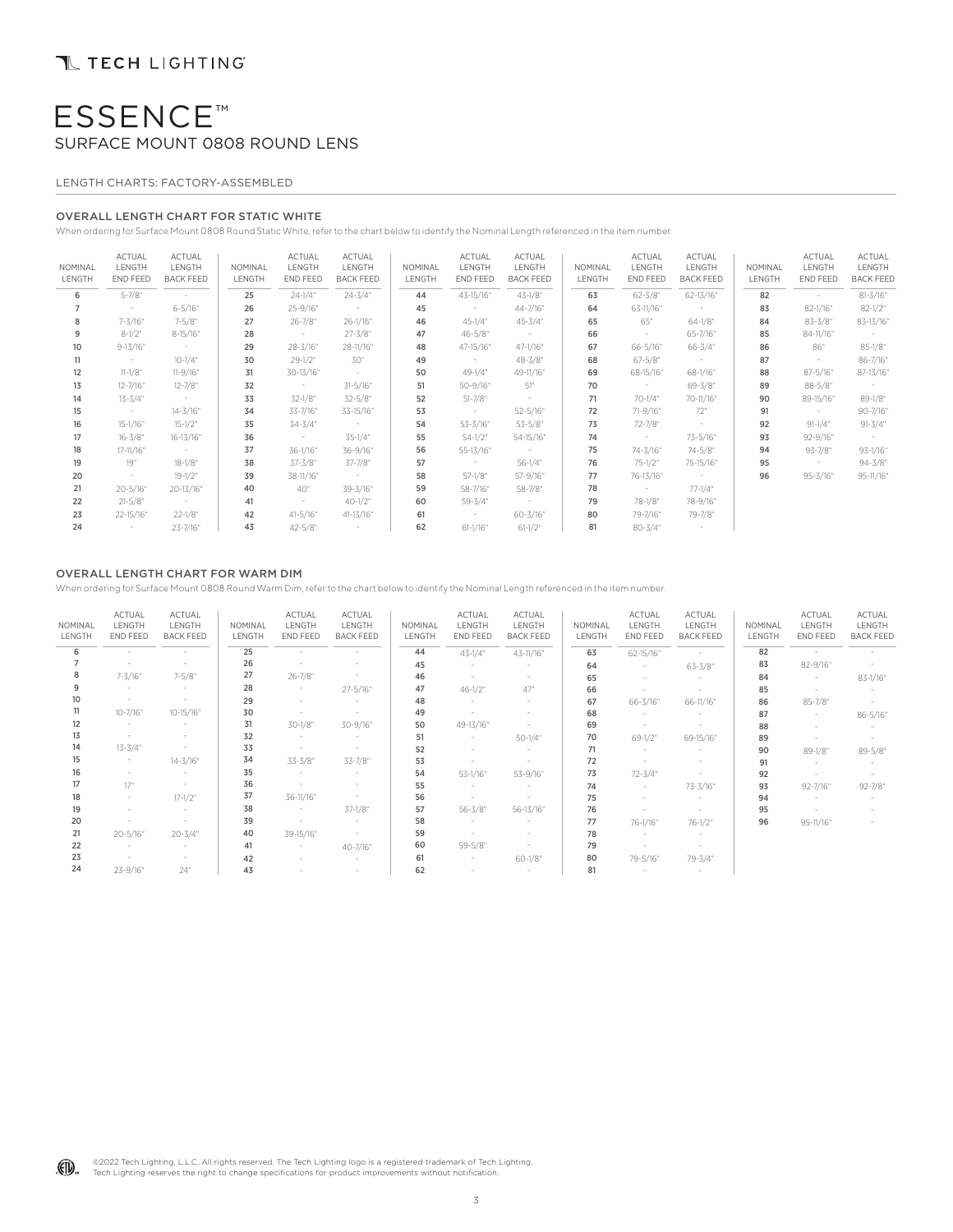LENS



FINISH OPTIONS







DIMENSIONS



©2022 Tech Lighting, L.L.C. All rights reserved. The Tech Lighting logo is a registered trademark of Tech Lighting. (印). Tech Lighting reserves the right to change specifications for product improvements without notification.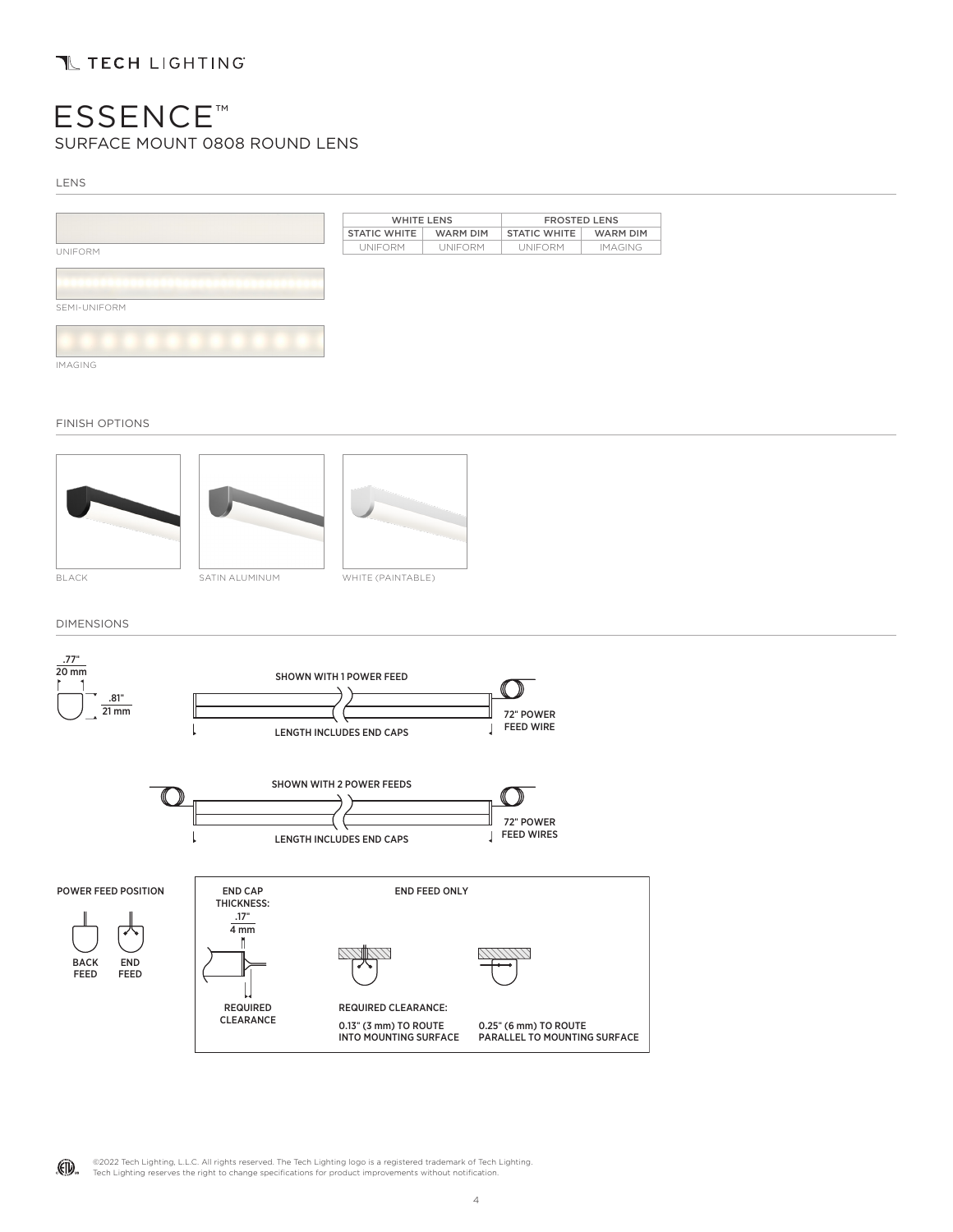## **TL TECH LIGHTING**

## ESSENCE™ SURFACE MOUNT 0808 ROUND LENS

### MOUNTING OPTIONS







MAGNETIC MOUNTING CLIP

SURFACE MOUNTING CLIP FIXED

3M™ TAPE MOUNTING FIXED

#### ACCESSORIES



#### ESSENCE CHANNEL MOUNTING CLIP, SURFACE FIXED

Included with fixture and to be used every 2 feet. Assembles to the mounting surface with wood screw (included) allowing fixture to snap into place with a secure hold. Once fixture is installed, the Surface Fixed Mounting Clip is completely concealed within the rear channel of fixture. Mounting to surfaces other than wood, requires alternate screws/anchors (not included). For wall mount with fixtures oriented vertically, use Double-Sided Tape.

ORDERING INFORMATION ESCLPSF06





#### ESSENCE CHANNEL MOUNTING DOUBLE-SIDED TAPE

Included with fixture and to be used every foot. Easy to apply, high-bond tape used as an alternative mounting solution for a secure hold. Once fixture is installed, the Double-Sided Tape is completely concealed within the rear channel of the fixture.

#### ORDERING INFORMATION ESTPDS75



### WIRE MANAGEMENT CLIP

Designed with simplicity to help route and conceal wiring. Package includes 10 clips and screws.

ORDERING INFORMATION ESLTCLPJ







SPLICE BOX Used for housing low-voltage wire connections.

#### ORDERING INFORMATION ESLTSBB BLACK ESLTSBW WHITE

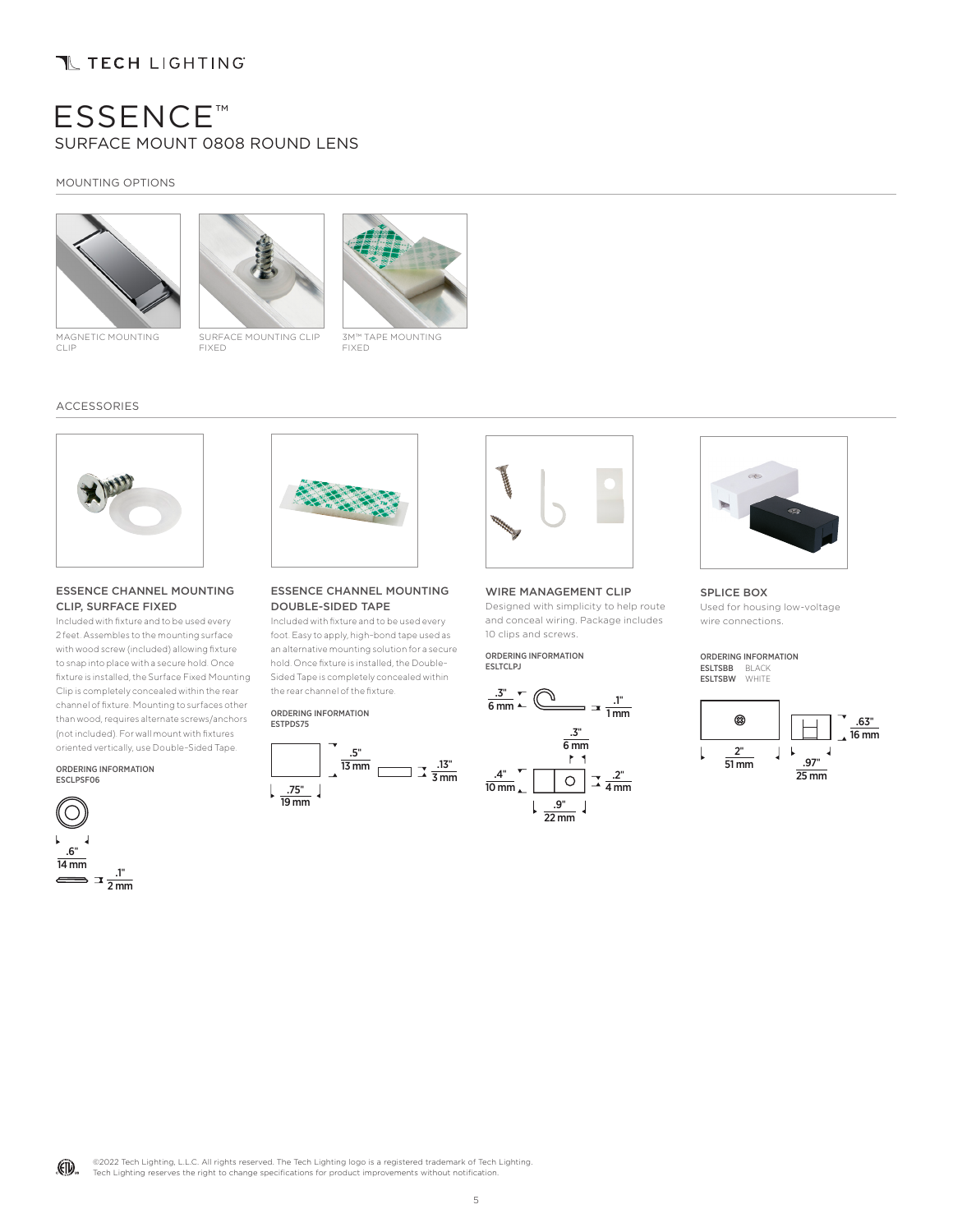REMOTE POWER SUPPLIES

| POWER SUPPLY                                   | <b>ITEM NUMBER</b>                                                                                                                                              | MINIMUM <sup>1</sup><br><b>DIMMING LEVEL</b> | <b>FEATURES</b>                                                                                                                                                                                                                   |  |  |  |  |
|------------------------------------------------|-----------------------------------------------------------------------------------------------------------------------------------------------------------------|----------------------------------------------|-----------------------------------------------------------------------------------------------------------------------------------------------------------------------------------------------------------------------------------|--|--|--|--|
| REVERSE-PHASE, FORWARD-PHASE, TRIAC            |                                                                                                                                                                 |                                              |                                                                                                                                                                                                                                   |  |  |  |  |
| INDOOR - 60W<br><b>INDOOR - 100W</b>           | 60W: ESPR06024ELV120<br>8.1"L x 4.1"W x 1.8"H<br>100W: ESPR10024ELV120<br>13.5"L x 4.5"W x 2.4"H                                                                | 0.2%                                         | · 120V input voltage; 24VDC output voltage<br>• Can be used to comply with CEC 2019 Title 24 Part 6                                                                                                                               |  |  |  |  |
| $0-10V$                                        |                                                                                                                                                                 |                                              |                                                                                                                                                                                                                                   |  |  |  |  |
| INDOOR - 60W<br><b>INDOOR - 100W</b>           | Standard<br>60W: ESPR06024010120-277<br>$8.1"L \times 4.1"W \times 1.8"H$<br>100W: ESPR10024010120-277<br>13.5"L x 4.5"W x 2.4"H                                | 5%                                           | • Universal 120V-277V input voltage; 24VDC output voltage                                                                                                                                                                         |  |  |  |  |
| INDOOR - 60W AND 100W                          | <b>EldoLED LINEARdrive</b><br>60W: ESPR060241010120-277<br>$8.1"L \times 4.1"W \times 1.8"H$<br>100W: ESPR100241010120-277<br>$8.1"L \times 4.1"W \times 1.8"H$ | 0.1%                                         | • Can be used to comply with CEC 2019 Title 24 Part 6                                                                                                                                                                             |  |  |  |  |
| MLV                                            |                                                                                                                                                                 |                                              |                                                                                                                                                                                                                                   |  |  |  |  |
| INDOOR - 60W AND 100W                          | Standard<br>60W: ESPR06024MLV120<br>$6.1"L \times 2.6"W \times 2.3"H$<br>100W: ESPR10024MLV120<br>6.1"L $\times$ 2.6"W $\times$ 2.3"H                           | 5%                                           | • 120V input voltage; 24VDC output voltage<br>• 60W load min/max: 12W/42W; 100W load min/max: 20W/70W<br>· Static White only; not available with Warm Dim                                                                         |  |  |  |  |
| INDOOR - 48W AND 100W                          | Justin<br>48W: ESPR04824JMLV120<br>11.3"L $\times$ 3.4"W $\times$ 3.3"H<br>100W: ESPR10024JMLV120<br>11.3"L $\times$ 3.4"W $\times$ 3.3"H                       | 0.2%                                         | · 120V input voltage; 24VDC output voltage<br>• 48W load max: 33W; 100W load max: 70W<br>• Can be used to comply with CEC 2019 Title 24 Part 6<br>· Static White only; not available with Warm Dim                                |  |  |  |  |
| LUTRON HI-LUME ECOSYSTEM / 3-WIRE 0.1% DIMMING |                                                                                                                                                                 |                                              |                                                                                                                                                                                                                                   |  |  |  |  |
| $\alpha$<br><b>INDOOR - 100W</b>               | 100W:<br>ESPR10024HLECO120-277<br>10.5"L x 5.5"W x 2"H                                                                                                          | 0.1%                                         | • Used when a Lutron Hi-lume control system is required<br>• Universal 120V-277V input voltage; 24VDC output voltage<br>• Can be used to comply with CEC 2019 Title 24 Part 6<br>· Static White only; not available with Warm Dim |  |  |  |  |
| NON-DIMMING                                    |                                                                                                                                                                 |                                              |                                                                                                                                                                                                                                   |  |  |  |  |
| INDOOR - 60W AND 100W                          | 60W: ESPR06024ND120-277<br>8.1"L x 4.1"W x 1.8"H<br>100W: ESPR10024ND120-277<br>8.1"L x 4.1"W x 1.8"H                                                           | Not dimmable                                 | • Used when dimming is not required<br>· Universal 120V-277V input voltage; 24VDC output voltage                                                                                                                                  |  |  |  |  |

1Minimum dimming levels vary by dimmer. For more information reference the ESSENCE Architectural Light Channels and LED Tape Dimmer Compatibility Chart available for download on Techlighting.com.

(II) ©2022 Tech Lighting, L.L.C. All rights reserved. The Tech Lighting logo is a registered trademark of Tech Lighting.<br>Tech Lighting reserves the right to change specifications for product improvements without notification.